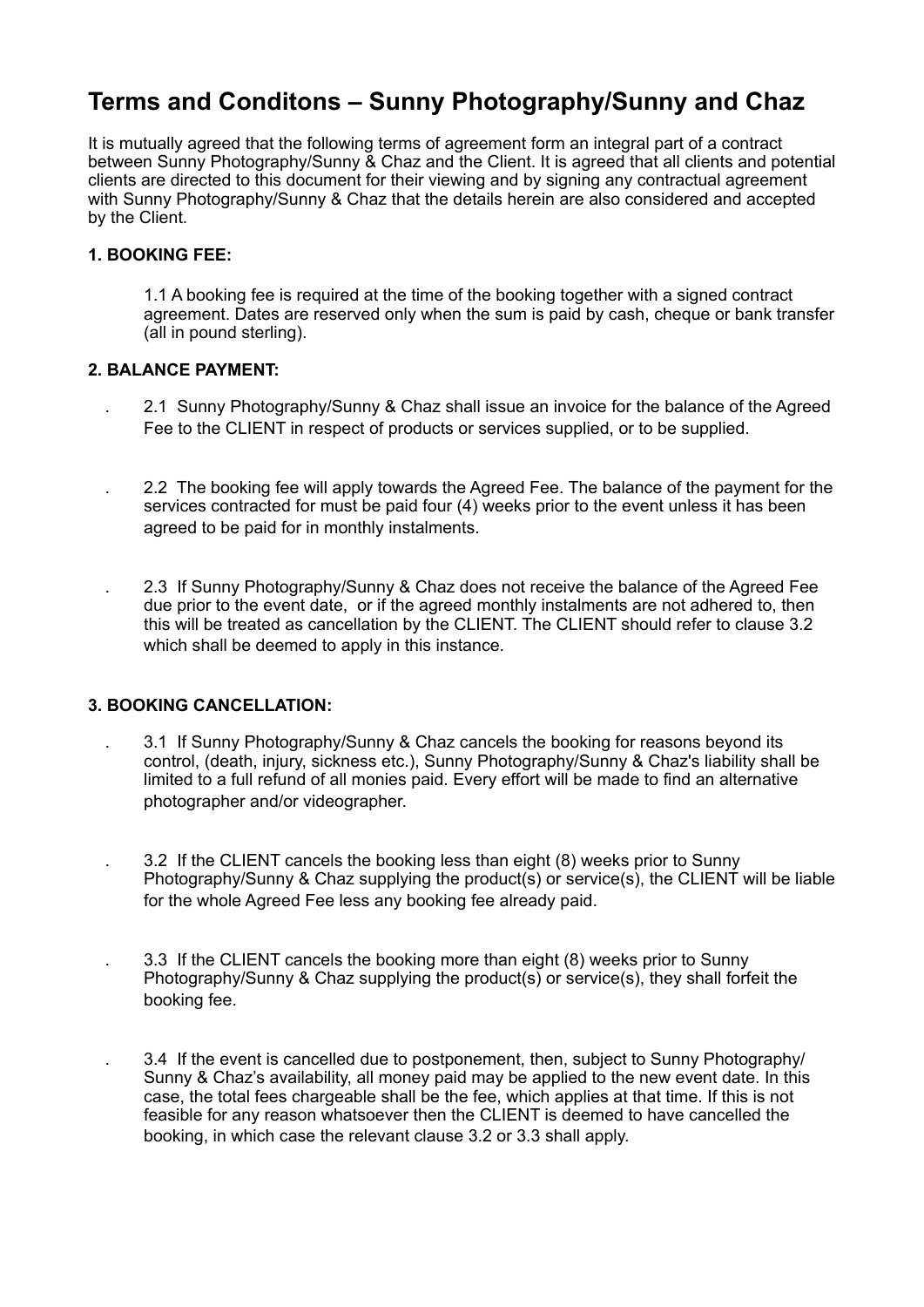# **4. EVENT SCHEDULE:**

4.1 The CLIENT is responsible for ensuring Sunny Photography/Sunny & Chaz is supplied an accurate event schedule (in writing) prior to attendance. Failure to provide this information and/or to communicate any changes on the day may result in missed coverage for which Sunny Photography/Sunny & Chaz cannot be held responsible.

#### **5. CREATIVE LICENSE:**

- . 5.1 Unless otherwise agreed, the CLIENT accepts Sunny Photography/Sunny & Chaz's decisions on creativity within the product(s) or service(s).
	- . 5.2 The CLIENT agrees to give Sunny Photography/Sunny & Chaz full creative and artistic freedom for all on-location filming, photography, post-production digital video/ photo editing, and final DVD/ album production. Sunny Photography/Sunny & Chaz does not guarantee to capture any specific item of footage/ image and the videographers/ photographer's judgment regarding filming and photographic conditions and what is captured shall be deemed correct.
- . 5.3 The CLIENT is responsible for notifying Sunny Photography/Sunny & Chaz (in writing) of any special requests before any on-location filming/ photography or post-production digital video/ photo editing.

# **6. COVERAGE:**

- . 6.1 Sunny Photography/Sunny & Chaz will photograph and/or film the CLIENT'S event(s) as agreed, however Sunny Photography/Sunny & Chaz cannot be held responsible for circumstances preventing this such as: a) the CLIENT'S failure to provide an accurate schedule of events or adequate notice of any changes that arise (refer to clause 4.1); b) inclement weather & filming conditions; c) restrictions placed by the venue or security officials; d) disruptions in live sound recording caused by children & infants and others.
- . 6.2 The CLIENT is responsible for obtaining an inclement weather\* alternate location or temporary covering for Sunny Photography/Sunny & Chaz's videographers, photographers and equipment. If the CLIENT is unable to secure such inclement weather accommodations, then the CLIENT understands and agrees that Sunny Photography/ Sunny & Chaz will cease filming and remove all equipment from the affected areas while the inclement weather persists. The CLIENT understands that no refunds will be given due to Sunny Photography/Sunny & Chaz ceasing capturing of the event due to inclement weather. *\*Inclement weather includes, but is not limited to: Precipitation (hail, mist, rain, sleet or snow) of any intensity, wind speeds above 30mph, thunder 30 seconds or less from preceding lighting flash, excessive heat (above 95 degrees) or cold (below 32 degrees).*

 . 6.3 Whilst every effort is made to provide comprehensive coverage of events, Sunny Photography/Sunny & Chaz does not guarantee to capture any specific item or occurrence and the photographer/s' and videographer/s' judgments regarding filming conditions and what is captured shall be deemed correct. The CLIENT acknowledges that the quality of the final product may be linked to the co-operation of the CLIENT and its guests to Sunny Photography/Sunny & Chaz's instructions on the day.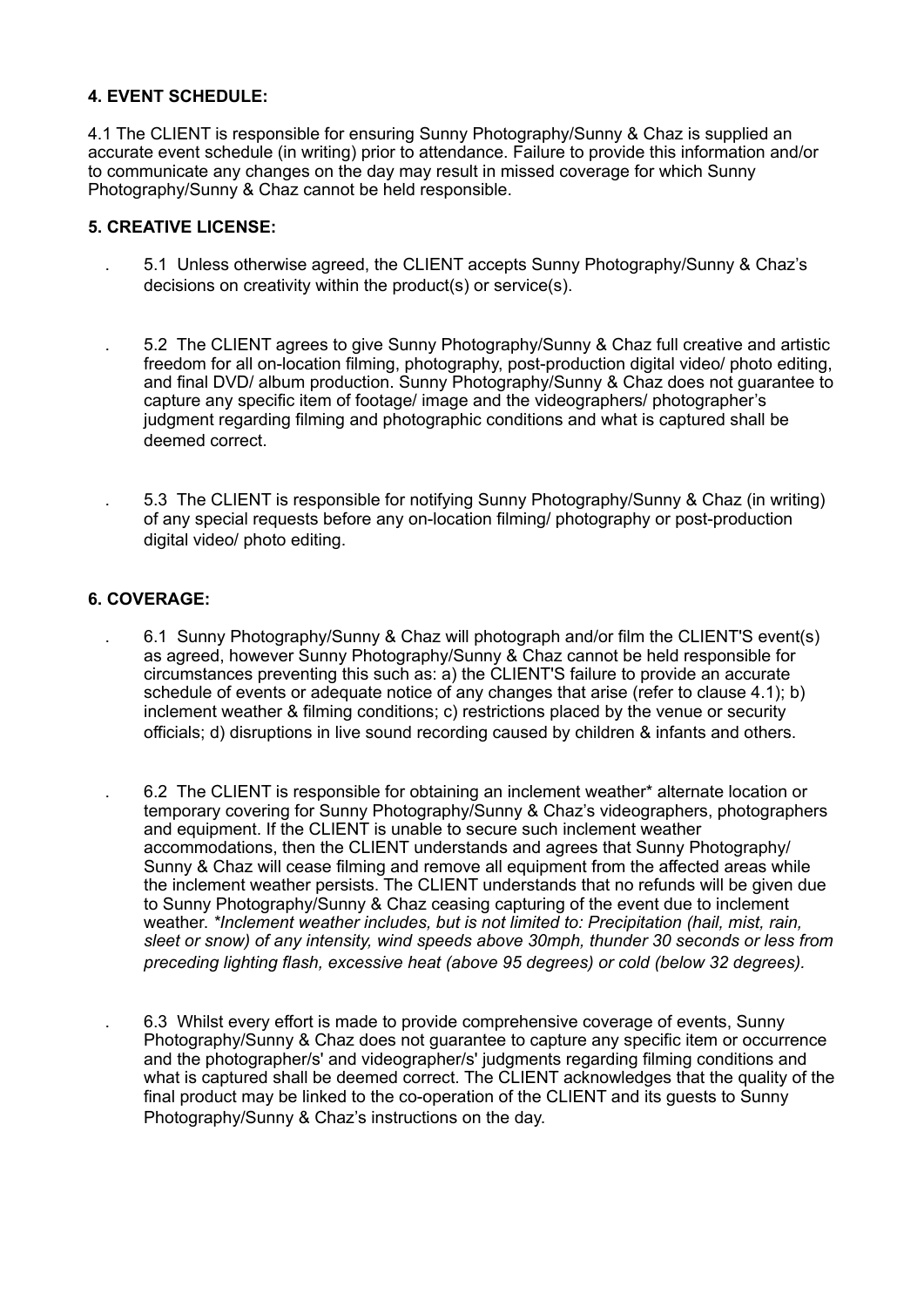# **7. PERMISSION TO CAPTURE IMAGES/ FILM/ AUDIO RECORDINGS:**

 7.1 It is the CLIENT'S duty to get permission (preferably written) from the minister or building officials at all shooting venues to allow camera, camera support, lighting and microphone equipment to be used during the event.

 7.2 Sunny Photography/Sunny & Chaz will always abide by the rules of the building, venue, church, synagogue, temple or other facility regarding camera, camera support microphone and lighting placement even if this compromises the quality of final product Sunny Photography/Sunny & Chaz delivers to the CLIENT.

# **8. EXCLUSIVITY:**

 . 8.1 The CLIENT acknowledges that the presence of another photographer and/ or videographer may force Sunny Photography/Sunny & Chaz to adopt an alternative shooting strategy which may prevent the delivery of the final product to Sunny Photography/Sunny & Chaz's usual standard of quality.

 . 8.2 If another professional photographer and/ or videographer is present at the event; you may not dispute the content or quality of the final product.

# **9. NON-CONTRACTED PHOTOGRAPHERS & VIDEOGRAPHERS:**

- . 9.1 The CLIENT agrees to take any necessary proactive or reactive measures to ensure that any non-contracted photographers or videographers, such as guests and family members, will not impede or interfere with Sunny Photography/Sunny & Chaz's videographers/ photographers.
- . 9.2 The CLIENT understands that Sunny Photography/Sunny & Chaz's videographers/ photographers will make all reasonable efforts to work with or around any non-contracted videographers or photographers.

 . 9.3 The CLIENT understands that Sunny Photography/Sunny & Chaz is not responsible for any unusable or poor quality footage due to interference or impedance by non-contracted videographers or photographers.

### **10. USAGE & COPYRIGHT:**

 . 10.1 Photography - Sunny Photography/Sunny & Chaz will retain all copyrights to images captured on the event dates, however the CLIENT is given exclusive limited rights to reproduce, print and distribute photographic images for themselves, friends or family. The CLIENT must not use any of the images for commercial or publicity reasons without first consulting Sunny Photography/Sunny & Chaz.

 . 10.2 Videography - The copyrights in the film production shall remain the property of Sunny Photography/Sunny & Chaz in accordance with the Copyright, Design and Patents Act 1998. The CLIENT is entitled to all private usage rights such as domestic screenings, but may not reproduce or allow material to be transmitted on TV, radio or via the Internet.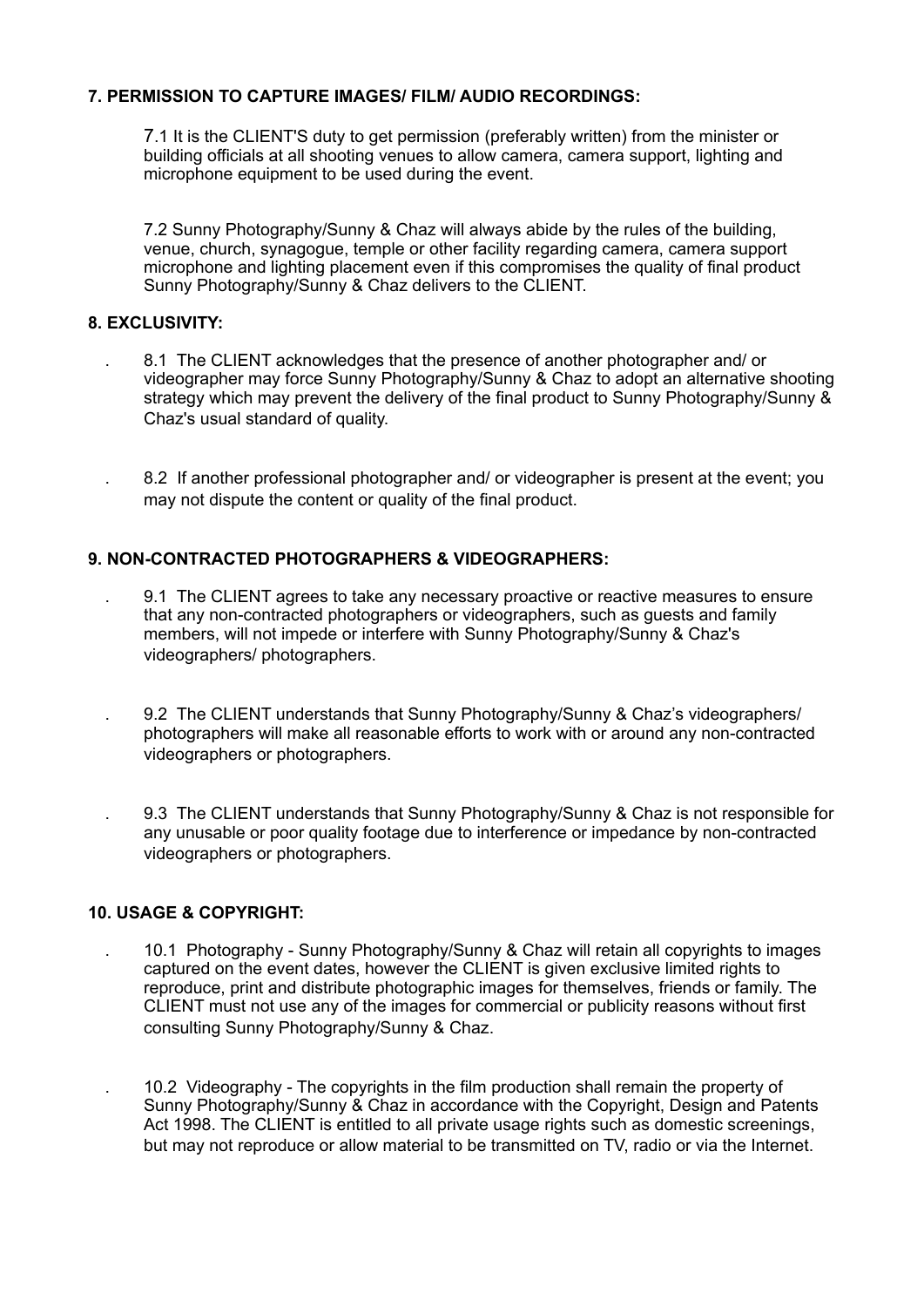# **11. FORCE MAJEURE & RIGHT OF ASSIGNMENT:**

- . 11.1 In the unlikely event of total or partial equipment failure, injury or sickness beyond Sunny Photography/Sunny & Chaz's control, liability shall be limited to a full refund of all monies paid. The CLIENT'S statutory rights are not affected.
- . 11.2 Sunny Photography/Sunny & Chaz retains the right to assign the supply of the product(s) or service (s) to the CLIENT to another suitable company should they be unable to complete the terms and conditions herein.

# **12. PARKING PROVISIONS:**

. 12.1 It is the CLIENT'S duty to ensure parking spaces are reserved for each Sunny Photography/Sunny & Chaz team member as close to all venues as possible. Sunny Photography/Sunny & Chaz is not responsible for any footage not captured due to any of the team members being unable to find a parking space.

# **13. EXPENSES:**

. 13.1 Any additional expenses occurred on the wedding event dates shall be billed to the Client directly.

# **14. POST EVENT PRODUCTION (PHOTO & FILM):**

- . 14.1 Sunny Photography/Sunny & Chaz will take between 12-52 weeks to carry out the post-production work for all assignments.
- . 14.2 Editing work will only commence when all outstanding payments, in accordance with items 2.1, 2.2, 2.3) and information requests are settled. The CLIENT must inform Sunny Photography/Sunny & Chaz prior to booking if they have deadlines, for which there may be an additional cost.
- . 14.3 There may be delays if the CLIENT fails to provide Sunny Photography/Sunny & Chaz in writing any information requested pre/post event to aid the editorial team in the final production.
	- . 14.4 Sunny Photography/Sunny & Chaz will enter all photographic editing, album design and film editing into a queue unless Sunny Photography/Sunny & Chaz has received all relevant materials from the CLIENT including but not limited to photo selection, music selection and editing brief.
	- . 14.5 Sunny Photography/Sunny & Chaz will take great care to follow the CLIENTS' brief but will exercise reasonable judgment as to where Sunny Photography/Sunny & Chaz feels it is in the CLIENTS benefit to deviate from given instructions.
		- . 14.6 Photography the album design will only commence only when the Client has submitted a selection of images. The album design shall be submitted to the client within 30 working days of this for approval. The CLIENT will have the opportunity to have design input (including 2 minor changes) and manufacturing shall only proceed on the CLIENTS written instruction.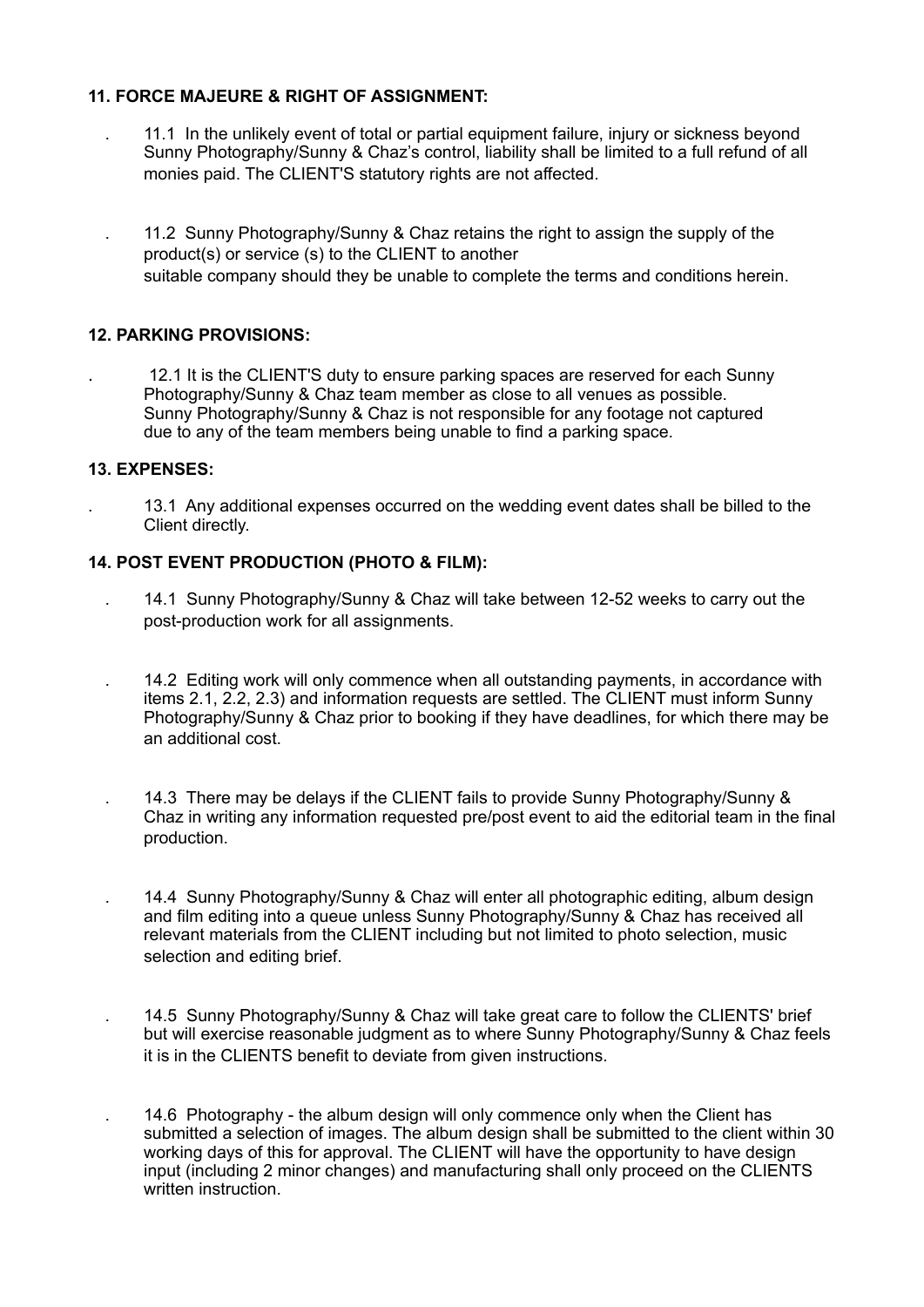### **15. DELIVERY & CHANGES (FILM):**

 . 15.1 Sunny Photography/Sunny & Chaz will allow the client an opportunity to view the film in a final draft format. It is the CLIENT'S responsibility to make any editing requests during this time. If no editing requests are made within fourteen (14) days from the date Sunny Photography/Sunny & Chaz mails the final draft DVD to the CLIENT, the CLIENT agrees to accept the final film as-is, and revokes any rights to request changes to be made to the final film by Sunny Photography/Sunny & Chaz. At this stage the final film shall be delivered. Any amendments or changes after delivery will be charged at our normal studio rate.

 . 15.2 The Creative Director is responsible for overseeing all post-production work and his creative and technical judgment regarding all wok is final. Sunny Photography/Sunny & Chaz will not charge for any technical errors made within the control of the editorial team. Any applications for amendments after delivery must be made in writing within 14 days. No charge will be made for technical errors within the control of Sunny Photography/Sunny & Chaz, however any creative and editorial changes will only be considered at the Creative Directors discretion and charged for at a studio rate of £45/hr.

 . 15.3 Examples of chargeable changes include (but limited to) changing musical choices around, shortening/lengthening of individual portions, altering the mood/ambience, disagreeing with Sunny Photography/Sunny & Chaz's interpretation of events or any instance where the CLIENT would like to alter something which is down to a matter of taste.

15.4 Examples of non-chargeable changes would include instances where Sunny Photography/Sunny & Chaz have used footage deemed to be distasteful, presented the CLIENT and/or its associates in a negative way or any other instance where Sunny Photography/Sunny & Chaz have clearly shown neglect or it can be shown that Sunny Photography/Sunny & Chaz have operated contrary to the written instructions provided by the CLIENT.

#### **16. FINAL PRODUCT:**

- . 16.1 Sunny Photography/Sunny & Chaz will take great care to produce a final product(s) of good quality but make no guarantees neither expressed nor implied in regard to aesthetic qualities of the final product(s).
- . 16.2 The CLIENT understands that the film length may vary from as much as Thirty (30) minutes to one Hundred and Twenty (120) minutes on disc.
- . 16.3 Albums are designed by Sunny Photography/Sunny & Chaz and manufactured by either Graphistudio, Sim2000, or Queensbury, or another manufacturer based on the Client specification or request. Any issues with the physical quality of the albums must be taken up with Sunny Photography/Sunny & Chaz within seven (7) days of receiving albums. Any issues that arise after this time may require a fee to resolve.

# **17. DAMAGE, FAULTS & TECHNICAL ISSUES:**

17.1 Sunny Photography/Sunny & Chaz will fully inspect the Album and DVD's prior to delivery to the CLIENT. The CLIENT (or representative of the CLIENT) is responsible for inspecting the goods for damage prior to signing off the delivery. Sunny Photography/Sunny & Chaz will not accept any claim for damage once delivery has been signed off by the